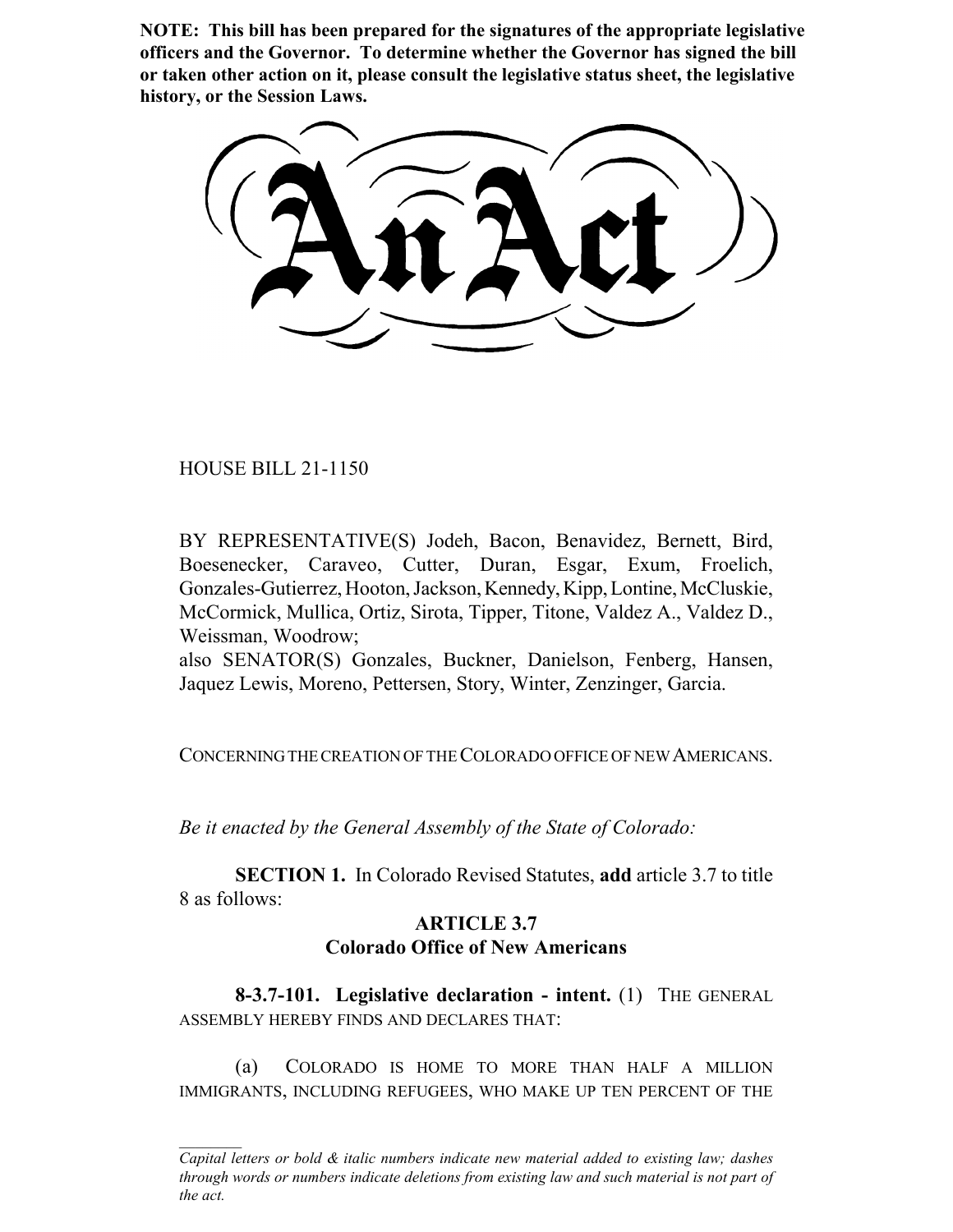STATE'S POPULATION AND PLAY A VITAL ROLE IN OUR STATE'S CULTURAL FABRIC AND SHARED PROSPERITY;

(b) OVER SIX HUNDRED THOUSAND INDIVIDUALS, WHO MAKE UP ELEVEN PERCENT OF COLORADO'S POPULATION, ARE NATIVE-BORN AMERICANS WITH AT LEAST ONE IMMIGRANT PARENT;

(c) IMMIGRANTS AND REFUGEES ARE AN INTEGRAL PART OF COLORADO'S DIVERSE ECONOMY AND ARE A VITAL PART OF THE STATE'S TAX BASE;

(d) IMMIGRANT-LED HOUSEHOLDS IN THE STATE PAID ONE AND A HALF BILLION DOLLARS IN STATE AND LOCAL TAXES AND HAD A COMBINED SPENDING POWER, AFTER TAX-INCOME, OF JUST OVER FOURTEEN BILLION DOLLARS IN 2018;

(e) MORE THAN THIRTY-FIVE THOUSAND IMMIGRANT AND REFUGEE ENTREPRENEURS EMPLOY OVER ONE HUNDRED THOUSAND INDIVIDUALS;

(f) IMMIGRANTS AND REFUGEES MAKE UP A LITTLE OVER THIRTEEN PERCENT OF COLORADO'S SCIENCE, TECHNOLOGY, ENGINEERING, AND MATH (STEM) WORKFORCE, TWENTY-ONE PERCENT OF THE CONSTRUCTION WORKFORCE, SEVENTEEN PERCENT OF THE MANUFACTURING WORKFORCE, AND NINETEEN PERCENT OF THE ADMINISTRATIVE AND SUPPORT, WASTE MANAGEMENT, AND REMEDIATION SERVICES WORKFORCES; AND

(g) BETWEEN 2017 AND 2019, NATURALIZATION RATES INCREASED BY SEVENTY-SEVEN PERCENT IN COLORADO AND AN ADDITIONAL ONE HUNDRED THIRTEEN THOUSAND EIGHT HUNDRED SEVENTY-THREE COLORADANS ARE ELIGIBLE TO NATURALIZE.

(2) THE GENERAL ASSEMBLY FURTHER FINDS AND DECLARES THAT:

(a) SUPPORTING THE INTEGRATION AND INCLUSION OF IMMIGRANTS AND REFUGEES IN OUR COMMUNITIES HELPS THE WHOLE STATE THRIVE;

(b) CREATING AND ESTABLISHING AN OFFICE OF NEW AMERICANS WILL HELP TO ORGANIZE A STRUCTURE FOR STATE AGENCIES AND IMMIGRANT COMMUNITIES TO PARTNER IN ORDER TO ENHANCE INTEGRATION ACROSS THE STATE AND WILL PROVIDE IMMIGRANT COMMUNITIES THE

## PAGE 2-HOUSE BILL 21-1150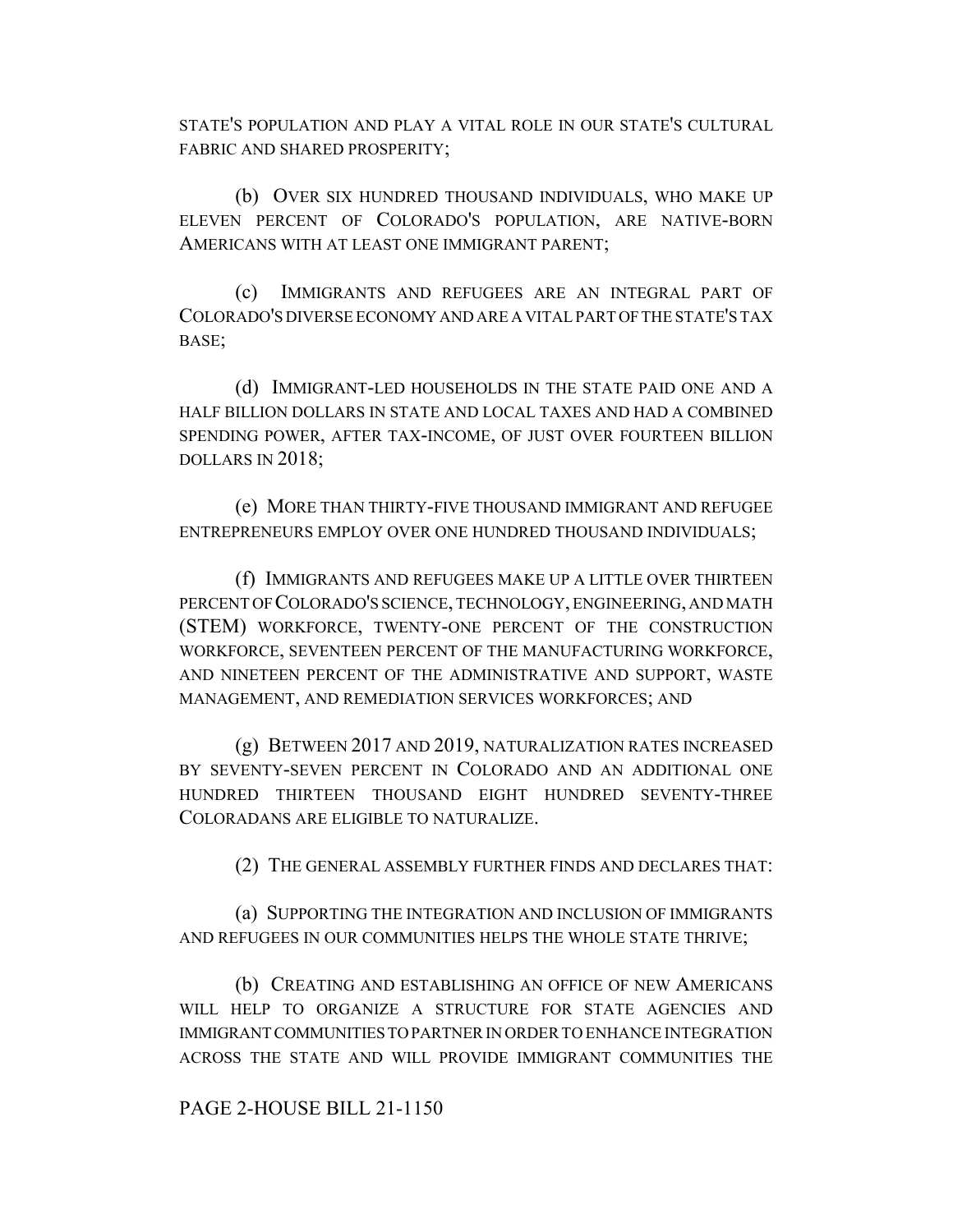MEANS TO ADDRESS ANY CONCERNS AND OBSTACLES THEY ENCOUNTER WHEN ACCESSING SERVICES; AND

(c) THE OFFICE OF NEW AMERICANS IS INTENDED TO SERVE AS A CENTRALIZED LOCATION WHERE STATE PROGRAMS, INITIATIVES, AND POLICIES FOCUSED ON FACILITATING ECONOMIC STABILITY AND PROMOTING SUCCESSFUL INTEGRATION FOR IMMIGRANTS ARE HOUSED.

(3) IT IS THE GENERAL ASSEMBLY'S INTENT THAT THE OFFICE OF NEW AMERICANS:

(a) WILL GROW OVER TIME SO THAT IN THE FUTURE IT COULD PROVIDE GRANTS TO LOCAL IMMIGRANT-FOCUSED, COMMUNITY-BASED ORGANIZATIONS, DEPENDING ON AVAILABLE FUNDS; AND

(b) BE FUNDED THROUGH GIFTS, GRANTS, AND DONATIONS THROUGH THE 2022-23 STATE FISCAL YEAR AND THAT IN THE SECOND REGULAR SESSION OF THE SEVENTY-FOURTH GENERAL ASSEMBLY AN APPROPRIATION BE INCLUDED IN THE ANNUAL GENERAL APPROPRIATION ACT FOR THE OFFICE'S STATE FUNDING AND ASSOCIATED FTE, SUBJECT TO AVAILABLE APPROPRIATIONS; BUT NOTHING PRECLUDES THE GENERAL ASSEMBLY FROM MAKING AN APPROPRIATION TO THE OFFICE OF NEW AMERICANS PRIOR TO THE SECOND REGULAR SESSION OF THE SEVENTY-FOURTH GENERAL ASSEMBLY.

**8-3.7-102. Definitions.** AS USED IN THIS ARTICLE 3.7, UNLESS THE CONTEXT OTHERWISE REQUIRES:

(1) "DEPARTMENT" MEANS THE DEPARTMENT OF LABOR AND EMPLOYMENT CREATED IN SECTION 24-1-121.

(2) "IMMIGRANT" OR "NEW AMERICAN" MEANS A COLORADAN WHO HAS ARRIVED, AND A PERSON WHO WILL ARRIVE, TO COLORADO AS AN IMMIGRANT OR REFUGEE, AND INCLUDES THEIR CHILDREN. THE POPULATION INCLUDES: REFUGEES, ASYLEES, SPECIAL IMMIGRANT VISA HOLDERS, VICTIMS OF TRAFFICKING, RECIPIENTS OF THE FEDERAL DEFERRED ACTION FOR CHILDHOOD ARRIVAL PROGRAM, AND ALL OTHER IMMIGRANTS AND ASPIRING CITIZENS SEEKING OPPORTUNITY, SAFETY, OR REUNIFICATION OF FAMILY.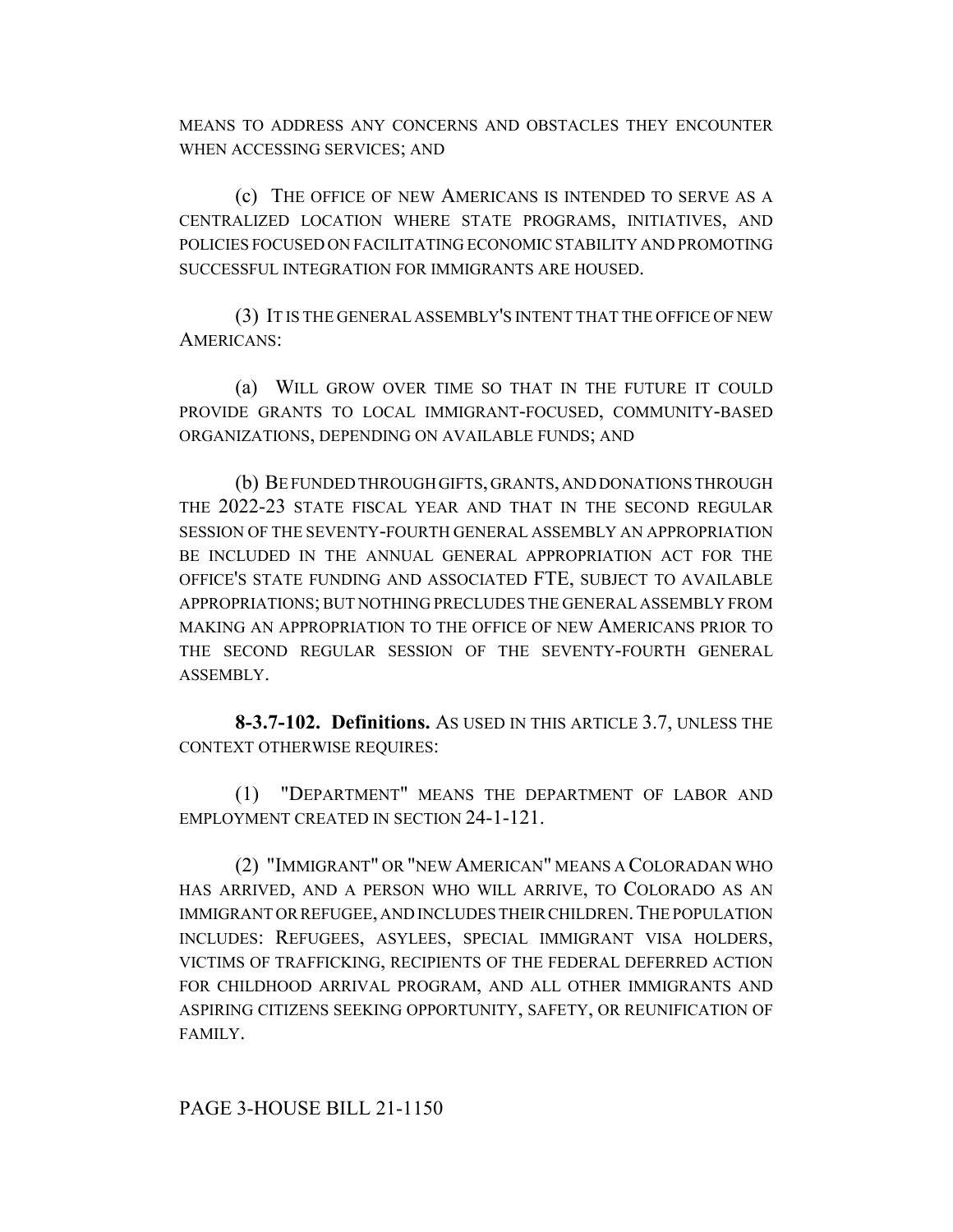(3) "INTEGRATION" MEANS A DYNAMIC, TWO-WAY PROCESS IN WHICH IMMIGRANTS AND NEW AMERICANS AND THE RECEIVING COMMUNITY WORK TOGETHER TO BUILD SECURE, VIBRANT, AND COHESIVE COMMUNITIES WITHOUT HAVING TO FOREGO THEIR OWN CULTURAL IDENTITY.

(4) "ONA" MEANS THE COLORADO OFFICE OF NEW AMERICANS CREATED IN SECTION 8-3.7-103.

**8-3.7-103. Colorado office of new Americans - creation - duties - report.** (1) (a) THERE IS HEREBY CREATED, INITIALLY IN THE DEPARTMENT OF LABOR AND EMPLOYMENT, THE COLORADO OFFICE OF NEW AMERICANS, THE HEAD OF WHICH SHALL BE THE DIRECTOR OF THE COLORADO OFFICE OF NEW AMERICANS, WHO SHALL BE APPOINTED BY THE EXECUTIVE DIRECTOR OF THE DEPARTMENT. THE DIRECTOR OF THE ONA HAS REGULAR ACCESS TO THE OFFICE OF THE GOVERNOR AND HAS THE POWER TO CONVENE OTHER STATE AGENCIES.

(b) THE DIRECTOR SHALL STAFF THE ONA IN ORDER TO EFFECTIVELY MEET THE GOALS AND INTENTIONS SET FORTH IN THIS ARTICLE 3.7 AND TO MEET FUTURE NEEDS OF COLORADO'S NEW AMERICAN COMMUNITY. IN ORDER TO SUCCESSFULLY CARRY OUT THE ONA'S PURPOSE, IT IS THE GENERAL ASSEMBLY'S INTENT THAT AN INDIVIDUAL'S LIVED EXPERIENCE OR WORK WITHIN THE IMMIGRANT COMMUNITY BE CONSIDERED WHEN HIRING DECISIONS ARE MADE FOR ONA STAFF. THE ONA SERVES AS THE POINT OF CONTACT FOR IMMIGRANT-SERVING STATE AGENCIES, PRIVATE SECTOR ORGANIZATIONS, AND THE PUBLIC ABOUT IMMIGRANT ISSUES IN COLORADO.

(c) (I) THE ONA SHALL CONVENE STAKEHOLDERS AND STATE AGENCIES, INCLUDING THE DEPARTMENT, THE GOVERNOR'S OFFICE, THE DEPARTMENT OF HUMAN SERVICES, THE DEPARTMENT OF REGULATORY AGENCIES, AND THE DEPARTMENT OF PUBLIC HEALTH AND ENVIRONMENT, TO DEVELOP A RECOMMENDATION TO THE GOVERNOR'S OFFICE ON WHAT STATE AGENCIES OR OFFICES ARE BEST SUITED TO ADMINISTER THE COLORADO REFUGEE SERVICES PROGRAM CREATED IN SECTION 26-2-138, AND ANY RELATED PROGRAMS, SO THAT THE ONA'S REFUGEE INTEGRATION GOALS ARE MET OR EXCEEDED.

(II) THE ONA SHALL COMPLETE A DRAFT RECOMMENDATION BEFORE JANUARY 1,2022, AND SHALL COMPLETE A FINAL RECOMMENDATION, WHICH THE ONA SHALL PROVIDE TO THE GOVERNOR'S OFFICE, NO LATER THAN ONE

## PAGE 4-HOUSE BILL 21-1150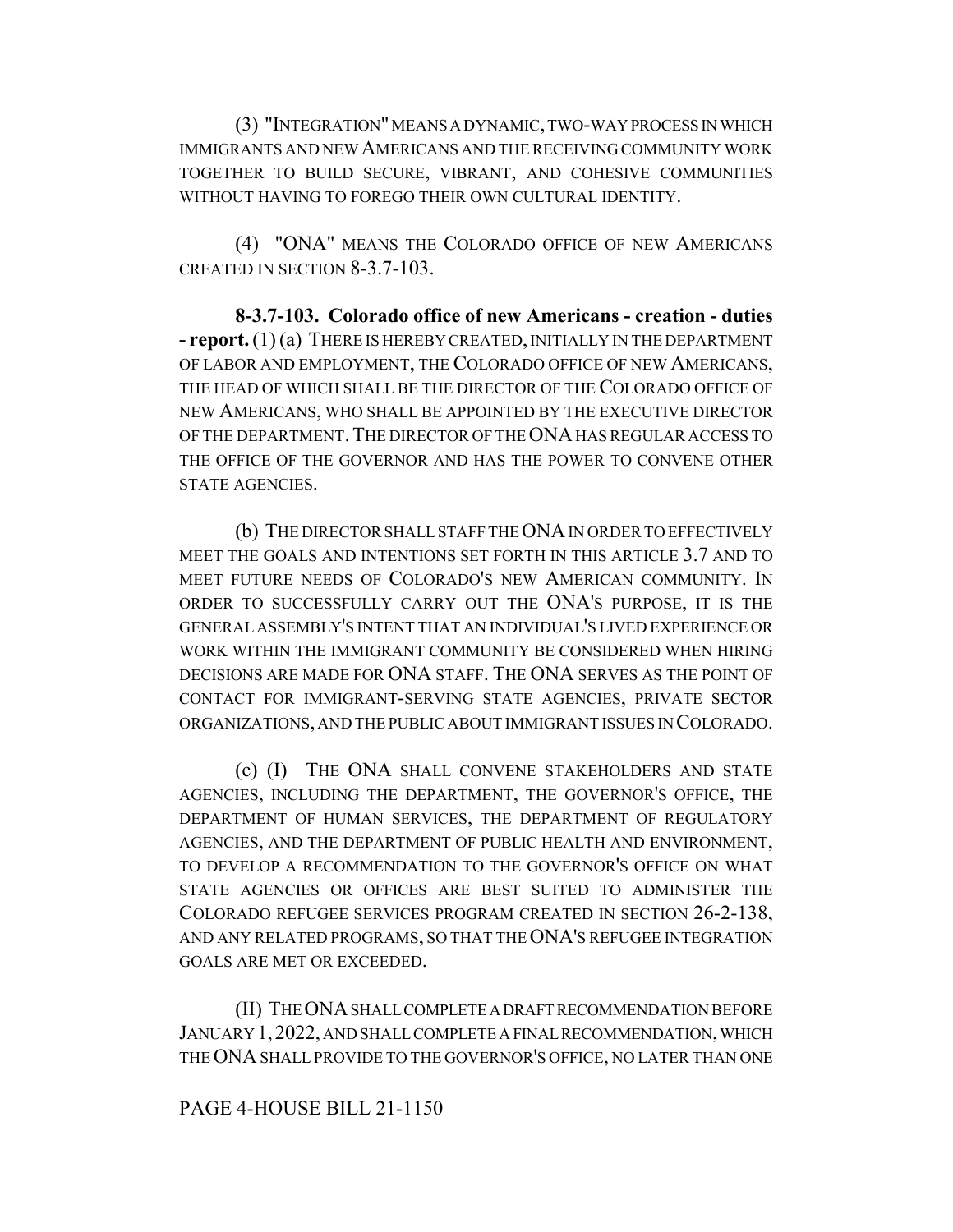YEAR FROM THE EFFECTIVE DATE OF THIS SUBSECTION  $(1)(c)$ .

(III) THE DEPARTMENT SHALL REPORT ON THE EFFICACY OF THE ONA AND THE ONA'S PROGRESS TOWARDS MEETING THE GOALS SET FORTH IN THIS ARTICLE 3.7, INCLUDING THE DRAFT AND FINAL RECOMMENDATIONS DESCRIBED IN SUBSECTION  $(1)(c)(II)$  of this section, as part of the DEPARTMENT'S ANNUAL PRESENTATION TO ITS LEGISLATIVE COMMITTEE OF REFERENCE PURSUANT TO SECTION 2-7-203.IF NECESSARY, THE COMMITTEE MAY MAKE A RECOMMENDATION THAT A MEMBER OF THE GENERAL ASSEMBLY SPONSOR APPROPRIATE LEGISLATION REGARDING THE COLORADO REFUGEE SERVICES PROGRAM CREATED IN SECTION 26-2-138.

(2) THE COLORADO OFFICE OF NEW AMERICANS SHALL:

(a) IMPLEMENT A STATEWIDE STRATEGY TO FACILITATE ECONOMIC STABILITY AND PROMOTE SUCCESSFUL ECONOMIC, SOCIAL, LINGUISTIC, AND CULTURAL INTEGRATION BY INVESTING IN THE SUCCESS OF IMMIGRANTS IN COLORADO;

(b) IDENTIFY AND ADDRESS ISSUES RELATED TO INTEGRATION;

(c) FOSTER ENHANCED INCLUSION FOR IMMIGRANTS;

(d) ENSURE EQUITABLE OPPORTUNITIES AND ACCESS TO SERVICES FOR IMMIGRANTS;

(e) ESTABLISH AND WORK WITH A COMMUNITY ADVISORY COMMITTEE THAT CAN PROVIDE INPUT TO THE STATE FROM COLORADO'S IMMIGRANT COMMUNITIES;

(f) WORK DIRECTLY WITH IMMIGRANT POPULATIONS TO HEAR AND ADDRESS THEIR CONCERNS AND OBSTACLES IN ACCESSING SERVICES;

(g) COORDINATE WITH THE COLORADO REFUGEE SERVICES PROGRAM CREATED IN SECTION 26-2-138 TO ALIGN IT WITH THE GOALS OF THE ONA, AND MANAGE OR DIRECT ANY OTHER RELEVANT PROGRAMS THAT MIGHT EXIST OR BE CREATED ON OR AFTER THE EFFECTIVE DATE OF THIS SUBSECTION  $(2)(g)$ , INCLUDING IMMIGRANT-FOCUSED STATE PROGRAMS, INITIATIVES, AND POLICIES, THAT MIGHT EXIST OR BE CREATED IN THE FUTURE, SO THAT THE STATE'S SERVICES FOR IMMIGRANTS AND THE STATE'S

PAGE 5-HOUSE BILL 21-1150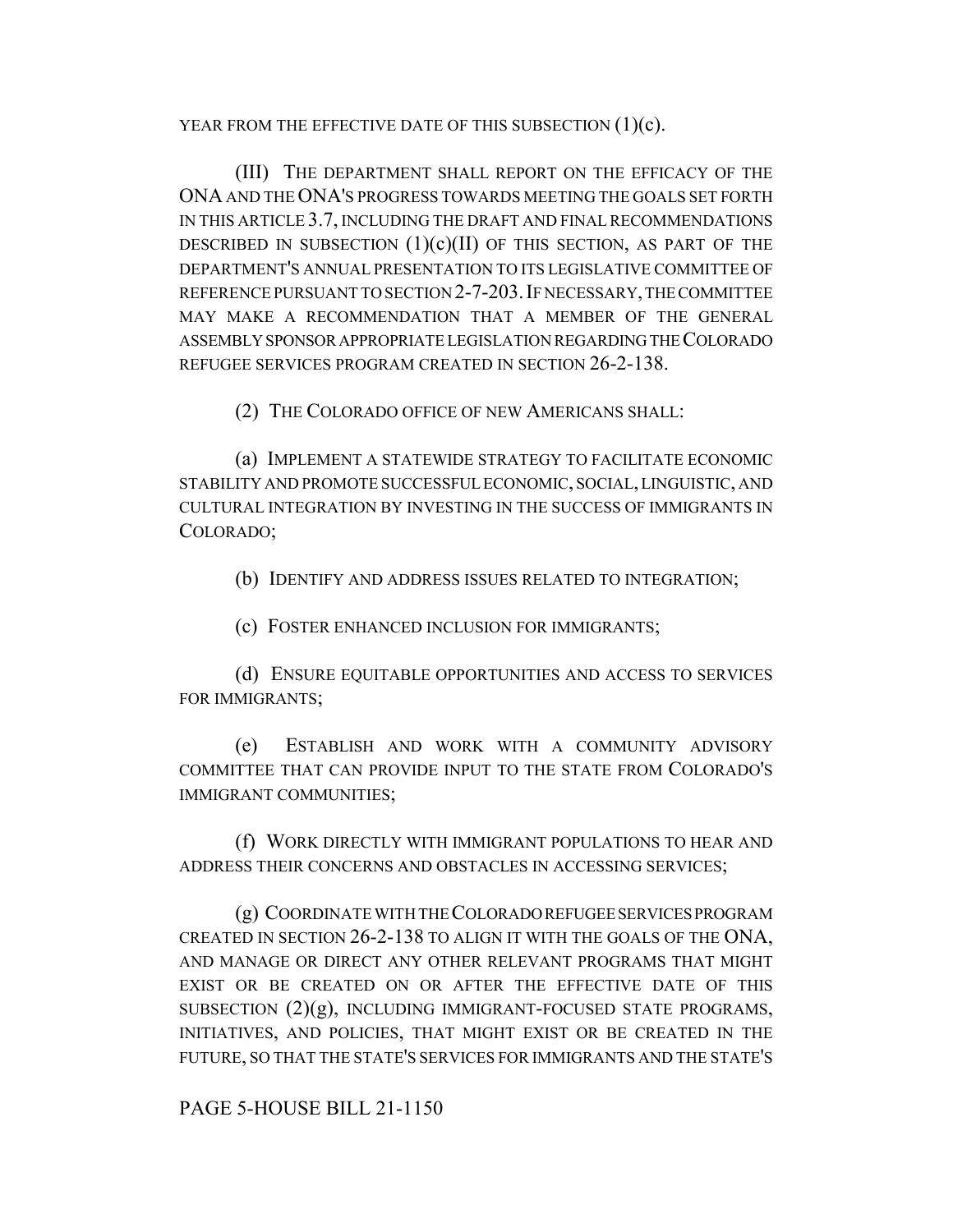APPROACH TO IMMIGRANT INTEGRATION ARE COHESIVE, INTEGRATED, AND ELEGANT;

(h) COORDINATE WITH AND MAKE RECOMMENDATIONS TO THE GOVERNOR, THE GENERAL ASSEMBLY, AND STATE AGENCIES ON WAYS TO IMPROVE POLICIES AND PROGRAMS TO SUPPORT IMMIGRANT INTEGRATION ACROSS THE STATE, SUCH AS:

(I) RECOMMENDING CHANGES IN THE ORGANIZATION, MANAGEMENT, PROGRAMS, AND BUDGET OF STATE AGENCIES IN ORDER TO PROMOTE THE INTEGRATION OF IMMIGRANTS;

(II) COORDINATING WITH STATE AGENCIES AND PUBLIC-PRIVATE PARTNERSHIPS;

(III) SERVING AS A RESOURCE FOR COMMUNITY-BASED ORGANIZATIONS SERVING IMMIGRANTS IN COLORADO;

(IV) CREATING A PUBLIC-PRIVATE PROGRAM TO BUILD UP IMMIGRANT-SERVING NONPROFITS STATEWIDE;

(V) RESPONDING TO INQUIRIES AND SERVING AS THE POINT OF CONTACT FOR IMMIGRANT-SERVING AGENCIES, STATE AGENCIES, AND THE PUBLIC ABOUT IMMIGRANT ISSUES IN COLORADO; AND

(VI) RECOMMENDING AND PARTICIPATING IN CULTURAL COMPETENCY AND DIVERSITY, EQUITY, AND INCLUSION TRAINING FOR STATE DEPARTMENTS;

(i) ENSURE THE ONA IS UTILIZING DATA ONLY AS AUTHORIZED UNDER STATE AND FEDERAL LAW TO INFORM THE STATE'S EFFORTS TO ADVANCE ECONOMIC STABILITY AND INTEGRATION FOR IMMIGRANTS. THE ONA SHALL NEVER USE OR SHARE DATA SOLELY FOR THE USE OF CIVIL IMMIGRATION ENFORCEMENT.

(j) AS FUNDING ALLOWS, UNDERTAKE STUDIES, SYMPOSIA, RESEARCH, AND FACTUAL REPORTS TO GATHER INSIGHT AND TO FORMULATE AND PRESENT RECOMMENDATIONS TO THE GOVERNOR, STATE AGENCIES, AND THE GENERAL ASSEMBLY RELATED TO ISSUES OF CONCERN AND IMPORTANCE TO IMMIGRANTS IN COLORADO.THE ONA SHALL ALSO ANALYZE ECONOMIC

PAGE 6-HOUSE BILL 21-1150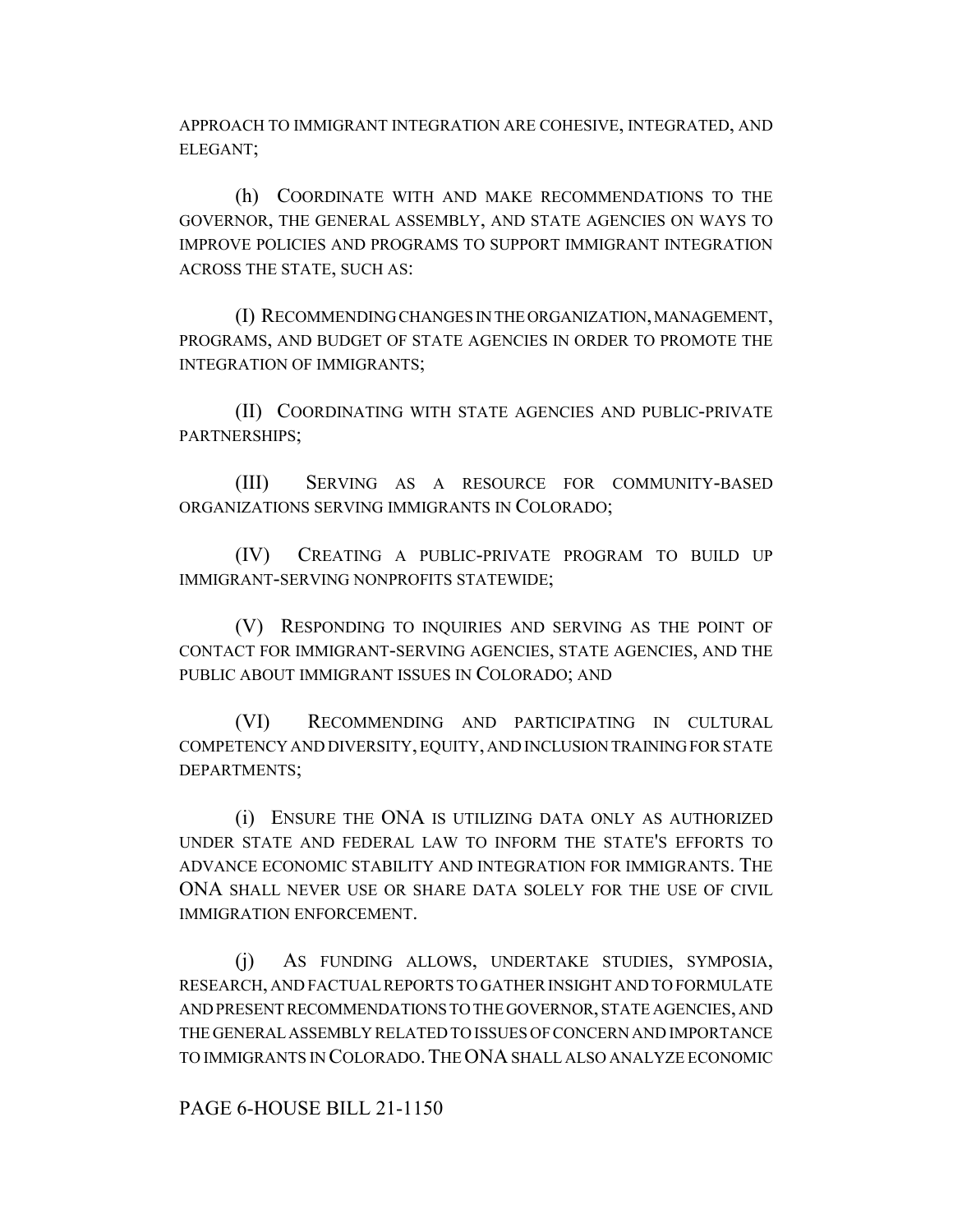AND DEMOGRAPHIC TRENDS IN ORDER TO MAKE POLICY AND PROGRAMMATIC RECOMMENDATIONS TO THE GOVERNOR, STATE AGENCIES, AND THE GENERAL ASSEMBLY.

(k) TO THE EXTENT POSSIBLE, ENSURE THAT ALL ONA SERVICES, SYSTEMS, VITAL DOCUMENTS, AND OTHER COMMUNICATIONS AND RESOURCES, INCLUDING WEBSITES, ARE ACCESSIBLE TO ALL COLORADANS, REGARDLESS OF ENGLISH PROFICIENCY AND DISABILITIES. WHERE APPLICABLE AND POSSIBLE, THE ONA SHALL ENSURE COMPLIANCE EXCEEDS THE COMPLIANCE REQUIREMENTS OF THE FEDERAL "AMERICANS WITH DISABILITIES ACT OF 1990", 42 U.S.C. SEC. 12101 ET SEQ., AS AMENDED, ANY AVAILABLE ENGLISH PROFICIENCY PLANS, AND THE COLORADO ANTI-DISCRIMINATION ACT IN PART 6 OF ARTICLE 34 OF TITLE 24.

(3) AS FUNDING ALLOWS, THE ONA SHALL PROMOTE INTEGRATION ACTIVITIES AMONG IMMIGRANTS BY USING A MODEL SIMILAR TO THE FAMILY RESOURCE CENTER PROGRAM SET FORTH IN ARTICLE 18 OF TITLE 26 WITH THE GOAL OF IMPLEMENTING IMMIGRANT SUPPORT THROUGH COMMUNITY-BASED INITIATIVES AND NONPROFIT ORGANIZATIONS WHERE IMMIGRANTS AND IMMIGRANT FAMILIES CAN ACCESS FORMAL AND INFORMAL SUPPORT TO PROMOTE THEIR HEALTH, ECONOMIC WELL-BEING, AND INTEGRATION. THE ACTIVITIES SHALL INCLUDE, BUT NOT BE LIMITED TO:

(a) ECONOMIC OPPORTUNITIES SUCH AS:

(I) WORKFORCE DEVELOPMENT, SKILLS RECOGNITION, AND BARRIER REDUCTION;

(II) INITIATIVES THAT INCREASE ECONOMIC STABILITY;

(III) ENTREPRENEURSHIP AND HIGHER EDUCATION ATTAINMENT; AND

(IV) NATURALIZATION AMONG ELIGIBLE INDIVIDUALS;

(b) INCREASED ACCESS, SUCH AS:

(I) CONNECTING IMMIGRANTS TO LOCAL, STATE, AND FEDERAL RESOURCES, AND TO OTHER RESOURCES AS THEY ARE AVAILABLE OR RELEVANT TO MEET THE IMMIGRANTS' NEEDS;

PAGE 7-HOUSE BILL 21-1150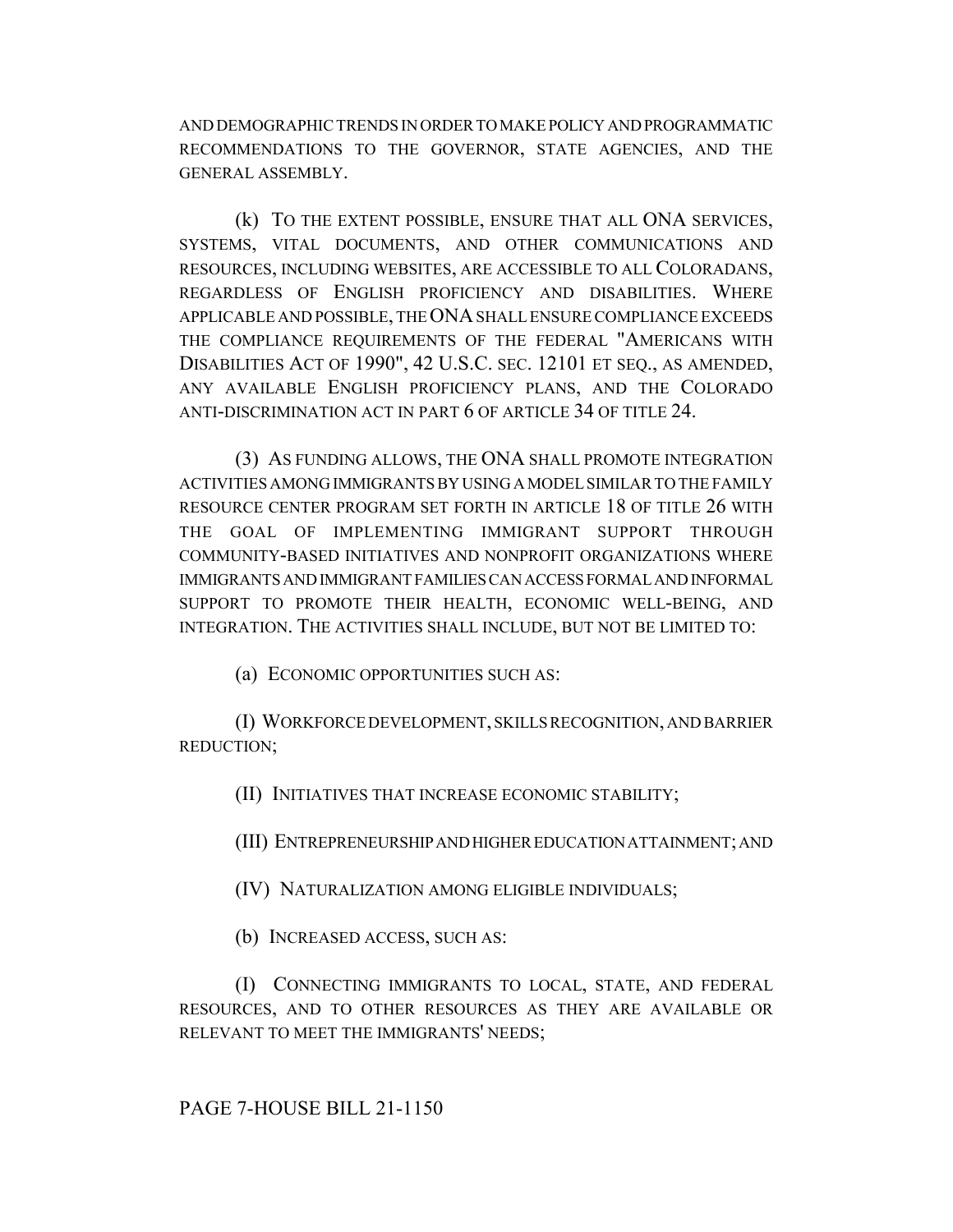(II) CONNECTING IMMIGRANTS AND IMMIGRANT FAMILIES WITH ENGLISH LANGUAGE LEARNING PROGRAMS; AND

(III) PROVIDING IMMIGRANTS AND IMMIGRANT FAMILIES WITH REFERRALS TO COMMUNITY-BASED ORGANIZATIONS; AND

(c) STATE EDUCATION AND OUTREACH BY:

(I) PROMOTING AND CELEBRATING THE SUCCESS AND CONTRIBUTIONS OF COLORADO'S IMMIGRANT COMMUNITY; AND

(II) ENGAGING WITH THE RECEIVING COMMUNITY IN ORDER TO FOSTER INCLUSIVITY AND INTEGRATION BY BUILDING AWARENESS, PROMOTING MUTUAL UNDERSTANDING, AND INCREASING SOCIAL BRIDGING OPPORTUNITIES.

(4) THE ONA SHALL ADVISE AND PROVIDE GUIDANCE TO THE GOVERNOR, STATE AGENCIES, AND THE GENERAL ASSEMBLY ON ANY IMMIGRANT ISSUE.

(5) (a) ON OR BEFORE NOVEMBER 1, 2022, AND, NOTWITHSTANDING SECTION 24-1-136 (11), ON OR BEFORE NOVEMBER 1 EACH YEAR THEREAFTER, THE DIRECTOR OF THE OFFICE OF NEW AMERICANS, OR THE DIRECTOR'S DESIGNEE, SHALL SUBMIT A REPORT TO THE GENERAL ASSEMBLY. THE REPORT SHALL INCLUDE A REVIEW AND SUMMARY OF THE ACTIVITY, INFORMATION, AND DATA ON ALL THE PROGRAMS THAT THE OFFICE ADMINISTERED DURING THE PRIOR FISCAL YEAR.

(b) IN ORDER TO MINIMIZE THE COSTS ASSOCIATED WITH PREPARING THE REPORT REQUIRED BY SUBSECTION  $(5)(a)$  OF THIS SECTION, THE ONA IS AUTHORIZED TO INCORPORATE OR APPEND TO SUCH REPORT ANY OTHER REPORTS IT IS REQUIRED BY LAW TO DEVELOP.

**8-3.7-104. Colorado office of new Americans - funding.** THE GENERAL ASSEMBLY MAY APPROPRIATE MONEY FROM THE GENERAL FUND OR FROM ANY OTHER AVAILABLE SOURCE FOR THE PURPOSES OF THE ONA SPECIFIED IN THIS ARTICLE 3.7. THE ONA MAY SEEK, ACCEPT, AND EXPEND GIFTS, GRANTS, OR DONATIONS FROM PRIVATE OR PUBLIC SOURCES FOR THE PURPOSES OF THIS ARTICLE 3.7.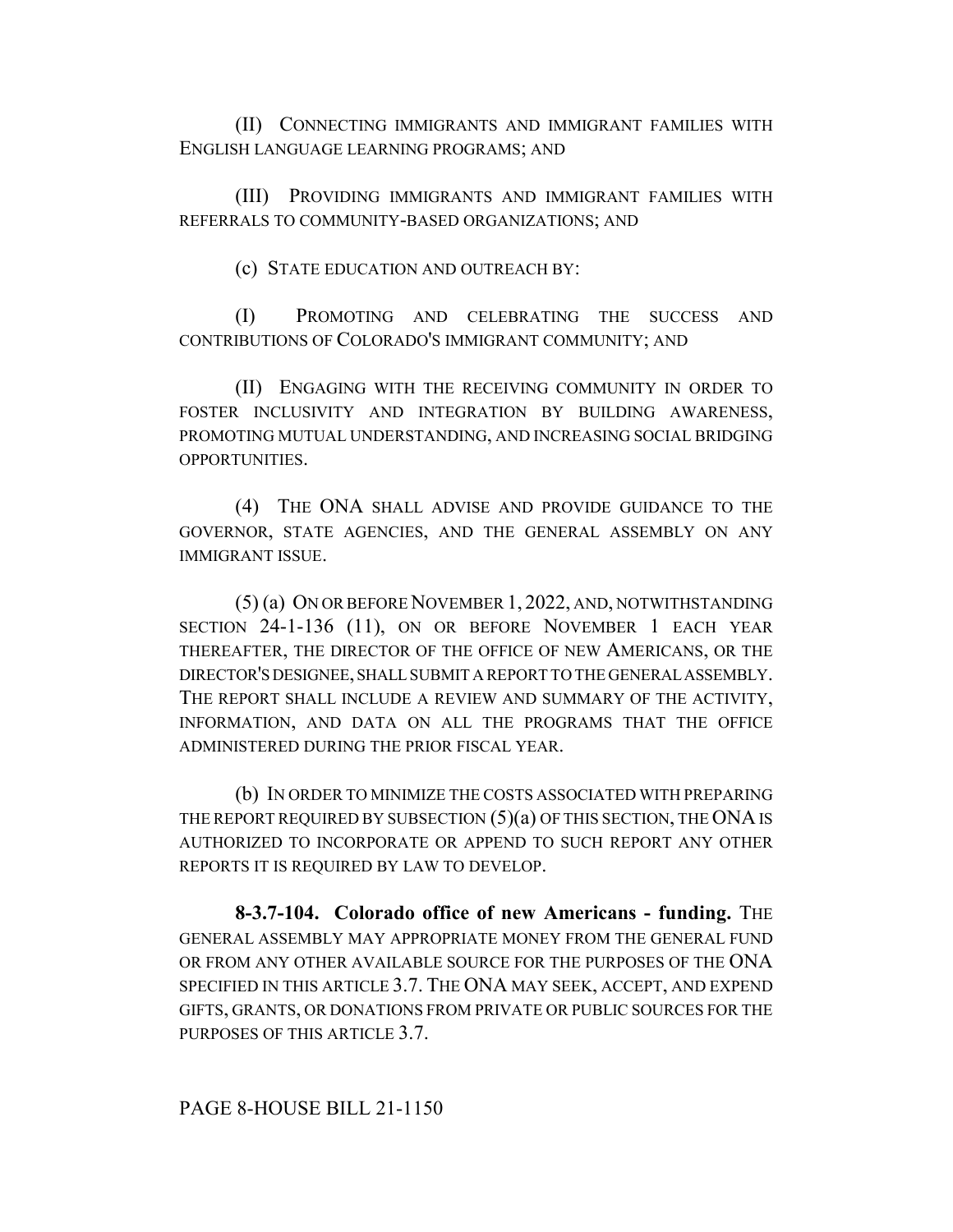**SECTION 2.** In Colorado Revised Statutes, 24-1-121, **add** (3)(k) as follows:

**24-1-121. Department of labor and employment - creation.** (3) The department of labor and employment consists of the following divisions and programs:

(k) THE OFFICE OF NEW AMERICANS, OR "ONA", CREATED IN ARTICLE 3.7 OF TITLE 8, THE HEAD OF WHICH IS THE DIRECTOR OF THE ONA. THE ONA AND THE DIRECTOR SHALL EXERCISE THEIR POWERS, DUTIES, AND FUNCTIONS UNDER THE DEPARTMENT OF LABOR AND EMPLOYMENT AS IF TRANSFERRED BY A **TYPE 1** TRANSFER.

**SECTION 3.** In Colorado Revised Statutes, 26-2-138, **amend** (4) as follows:

**26-2-138. Refugee services program - state plan - rules definitions.** (4) The program may provide other services or assistance to support refugee resettlement and integration. THE PROGRAM SHALL ASSIST THE COLORADO OFFICE OF NEW AMERICANS IN CARRYING OUT ITS DUTIES AND GOALS AS SPECIFIED IN SECTION  $8-3.7-103$  (2)(g), INCLUDING THE SHARING OF OUTCOMES, PARTNERSHIPS, AND THE ALIGNMENT OF MISSION AND PURPOSE.

**SECTION 4. Act subject to petition - effective date.** This act takes effect at 12:01 a.m. on the day following the expiration of the ninety-day period after final adjournment of the general assembly; except that, if a referendum petition is filed pursuant to section 1 (3) of article V of the state constitution against this act or an item, section, or part of this act within such period, then the act, item, section, or part will not take effect unless approved by the people at the general election to be held in